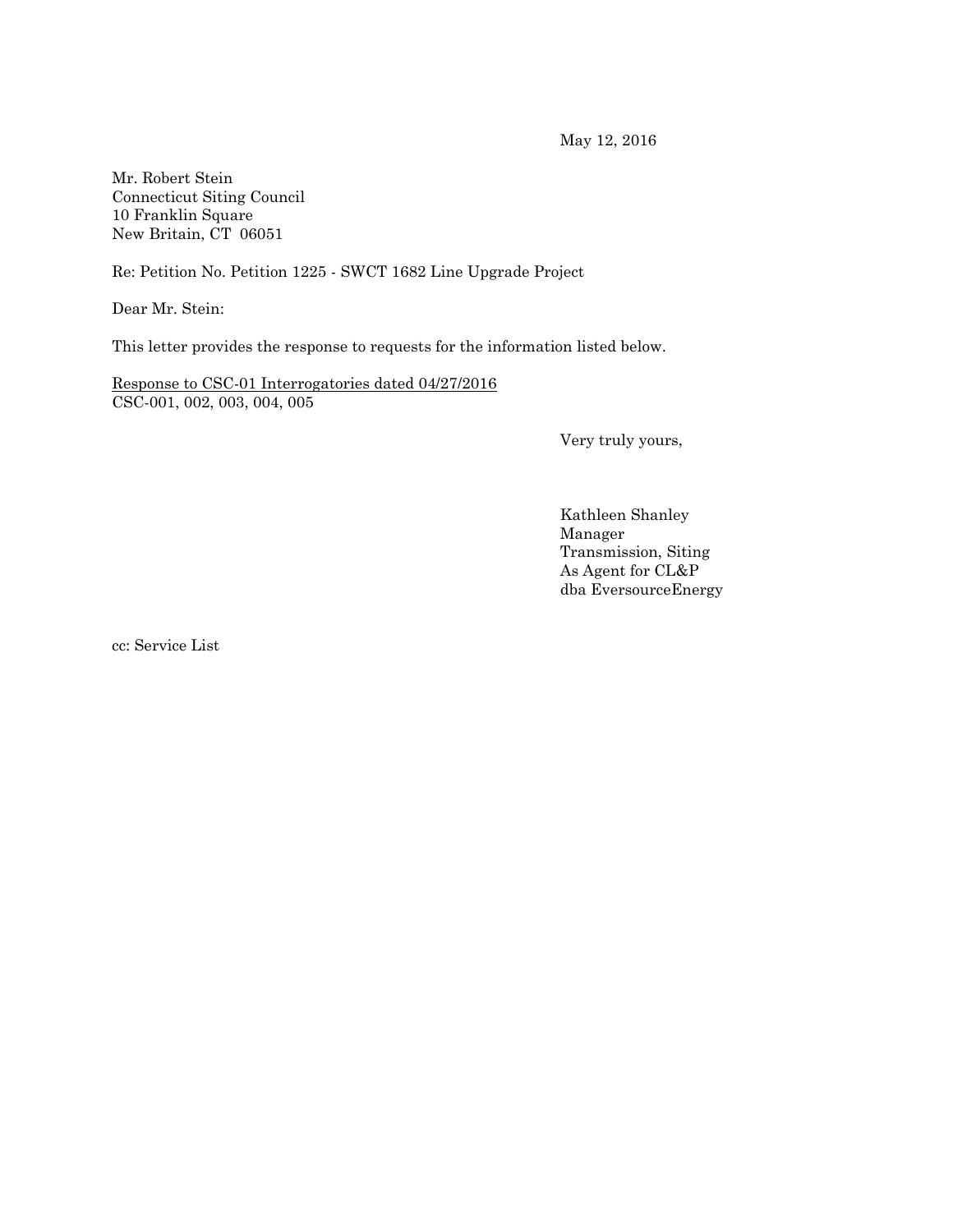**Q-CSC-001 Page 1 of 1**

## **Witness: Witness Panel Request from: Connecticut Siting Council**

### **Question:**

In Attachment A of the Petition, abutting property owners are identified as line list numbers (LL#) both in table format and on the aerial drawing. The following line list numbers on the aerial drawings are absent in the tables: LL#285, LL#353, LL#354, and LL#355. Please identify these LL#s. Are these property owners included in the Affidavit of Service of Notice "served by mail or courier upon 15 owners of abutting properties..." provided in Attachment D? If not, provide an updated Affidavit of Service of Notice.

### **Response:**

The following property owner for LL#353 and LL#354 was included in the Affidavit of Service of Notice.

241 DANBURY ROAD ASSOCIATES PO BOX 49 WILTON, CT 06897

The Connecticut Department of Transportation ("CDOT") owns the properties at LL#285 and LL#355 and was not included in the Affidavit of Service of Notice. Eversource has been corresponding with CDOT about the Project abutting its properties. The attached notice of the Project was mailed to CDOT on May 5, 2016. The updated Affidavit of Service of Notice is attached.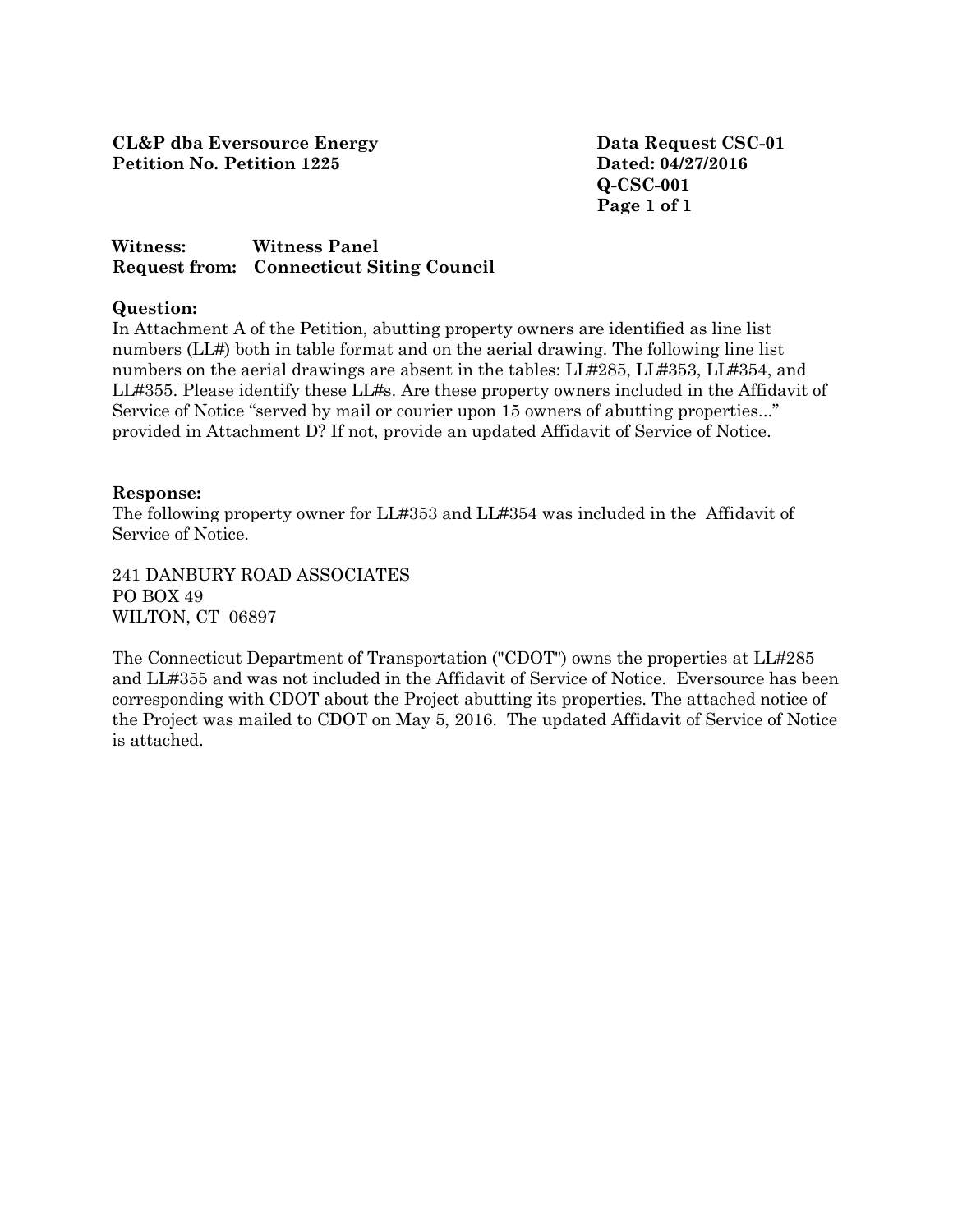||Petition No. Petition 1225 ||Data Request CSC-01 ||Dated 04/27/2016 ||Q-CSC-001, Page 2 of 2





State of Connecticut DOT 2800 Berlin Turnpike Newington, CT 06131

May 5, 2016

Dear Neighbor,

As part of its ongoing commitment to deliver reliable energy and superior service to its customers, Eversource Energy ("Eversource") is submitting a petition to the Connecticut Siting Council ("CSC") for a proposed transmission line upgrade in your area.

The upgrade, called the 1682 Line Upgrade Project ("Project"), is designed to bring the electric supply system serving the towns in southwestern Connecticut into compliance with current national and regional reliability standards. These standards were developed by federal and regional regulators following a review of electric grid vulnerabilities and storm-related power outages. The Project will also provide greater ability for power to move more freely to meet customer demand throughout the area.

The proposed Project includes replacing existing transmission structures and installing a new, higher capacity 115-kV line along approximately two miles of existing Eversource right-of-way from Norwalk Junction off of Danbury Road in Wilton, north to the Wilton Substation located on Old Danbury Road in Wilton.

Pending CSC approval, this upgrade work is expected to begin in summer 2016. Completion of the proposed Project and restoration of any affected areas is anticipated by the end of 2017.

For more information about this Project, please call the Eversource Transmission Information Line at 1-800- 793-2202, or send an email to TransmissionInfo@eversource.com.

If you would like to send comments regarding Eversource's petition to the CSC, please send them via e-mail to [siting.council@ct.gov](mailto:siting.council@ct.gov) or a letter to the following address:

> Melanie Bachman, Acting Executive Director Connecticut Siting Council Ten Franklin Square New Britain, CT 06051

Thank you.

Sincerely,

### *David L. Coleman*

David L. Coleman Transmission Project Management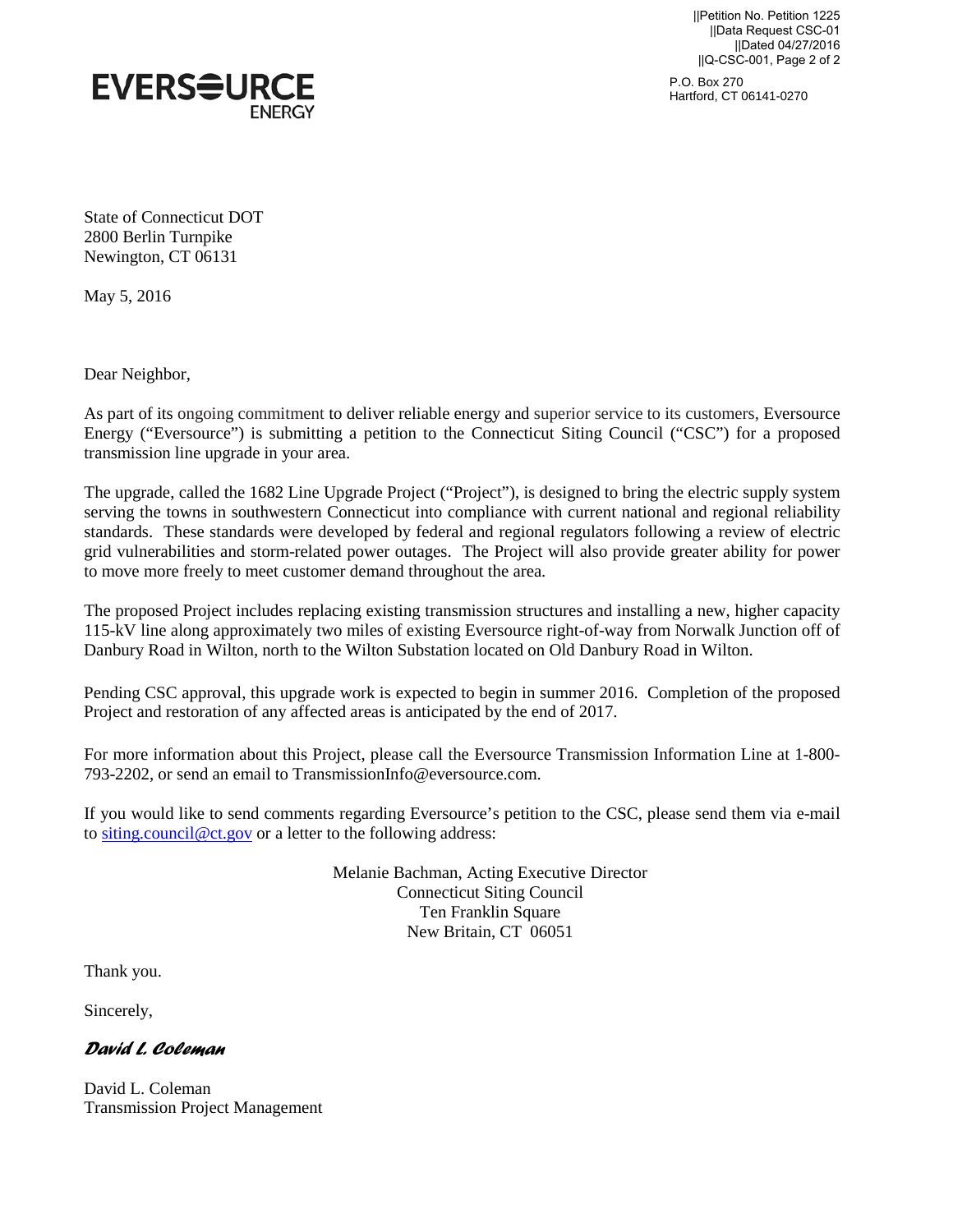#### UPDATED AFFIDAVIT OF SERVICE OF NOTICE

# **STATE OF CONNECTICUT**

ss. Berlin

**COUNTY OF HARTFORD** 

Sec. 16-50j-40 of the Regulations of Connecticut State Agencies ("RCSA") provides that proof of notice to the affected municipalities, property owners and abutters shall be submitted with a petition for declaratory ruling to the Connecticut Siting Council ("Council"). In accordance with that RCSA section, I hereby certify that I caused notice of proposed modifications of The Connecticut Light and Power Company doing business as Eversource Energy to be served by mail or courier upon the following municipal officials:

Municipal Official:

Lynne Vanderslice, First Selectman Town of Wilton 238 Danbury Road Wilton, CT 06897

I also certify that I caused notice of the proposed modifications to be served by mail or courier upon 16 owners of the abutting properties that are depicted on the maps in Attachment A to the Petition.

David Coleman **Project Manager** 

On this the  $\overline{\mathcal{C}}^{\uparrow\uparrow}$  day of May, 2016, before me, the undersigned representative, personally appeared, David Coleman, known to me (or satisfactorily proven) to be the person whose name is subscribed to the foregoing instrument and acknowledged that he executed the same for the purposes therein contained.

In witness whereof, I hereunto set my hand and official seal.

**Notary Public** My Commission expires:

GINA M. LEO **NOTARY PUBLIC** MY COMMISSION EXPIRES FEB. 28, 2021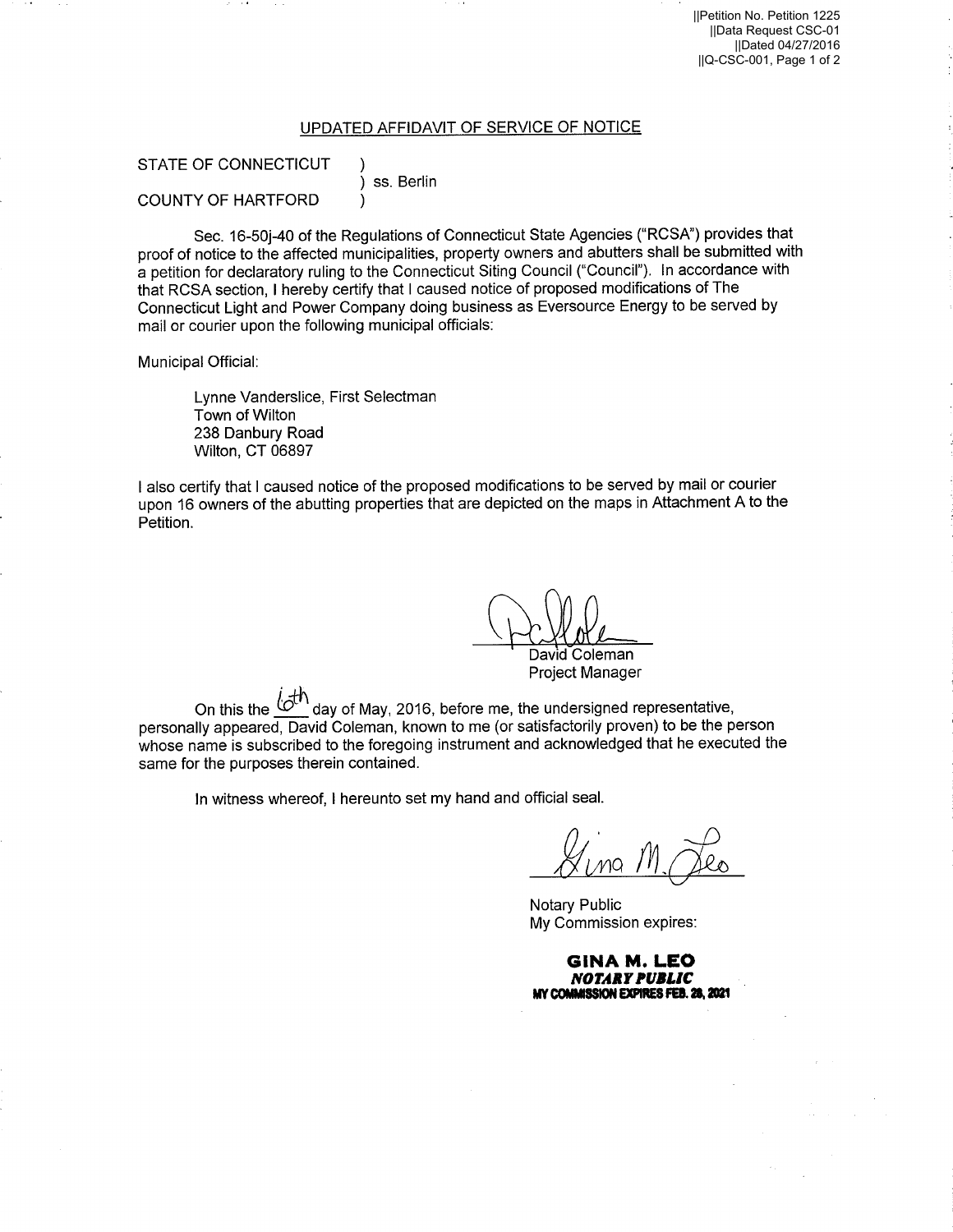**Q-CSC-002 Page 1 of 1**

### **Witness: Witness Panel Request from: Connecticut Siting Council**

### **Question:**

Would use of weathering steel monopoles have less of a visual impact to the community than the proposed galvanized steel monopoles?

### **Response:**

The visual impacts of a weathering steel monopole and a galvanized steel monopole are dependent upon the characteristics of the surrounding area. In heavily wooded and rural areas, a darker colored weathered steel monopole would have less of a visual impact due to its ability to better match the darker surroundings. In more open, developed areas such as the Project area, where the viewscape extends up into the sky, a lighter colored galvanized steel monopole would have less of a visual impact due to its ability to better match the lighter background.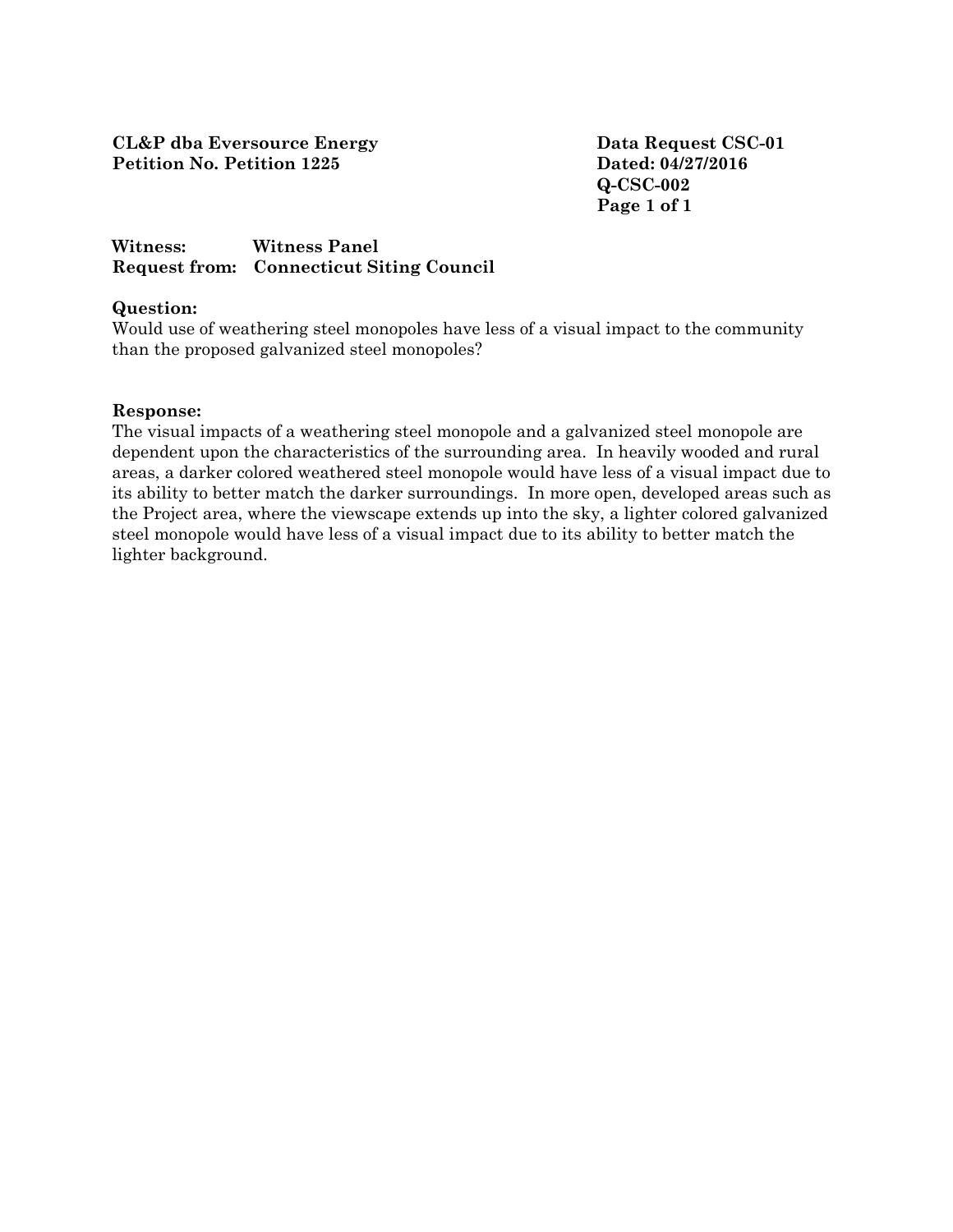**Q-CSC-003 Page 1 of 1**

## **Witness: Witness Panel Request from: Connecticut Siting Council**

### **Question:**

It appears there are pines trees located along the west edge of the LL#339 property and large deciduous and evergreen shrubs at the west edge of the LL#347 property. Would this vegetation be entirely removed as part of this project? If so, is there any replacement landscaping proposed for these areas?

### **Response:**

The trees along the western edge of LL#339 within the ROW will be removed to maintain safe conductor clearance limits. The shrubs at the western edge of LL#347 that are in the ROW would not be removed and would continue to be maintained under Eversource's Vegetation Management Program. There is no proposed replacement landscaping planned for the two subject areas.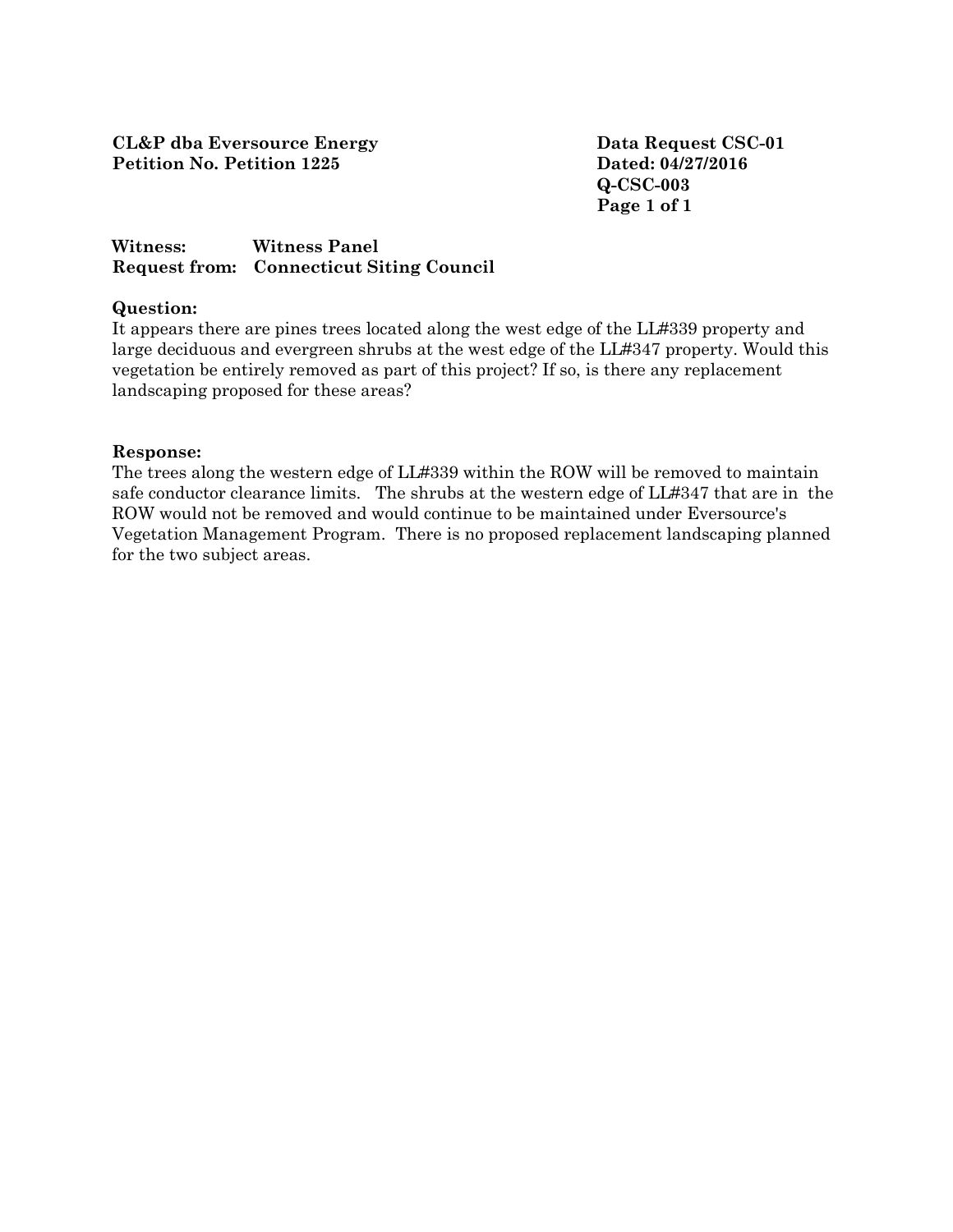**Q-CSC-004 Page 1 of 1**

### **Witness: Witness Panel Request from: Connecticut Siting Council**

### **Question:**

Would the proposed rebuild/reconductoring project satisfy NERC Reliability Standards and Eversource's storm hardening criteria for transmission facilities?

### **Response:**

Yes, the proposed line design will provide the required clearances at maximum operating temperature underneath the transmission line, thereby satisfying the NERC requirements. In addition, Eversource's storm hardening requirements will be met due to the proposed line design exceeding the structural loading criteria as defined in Section 25 of the 2012 edition of the National Electric Safety Code which includes a design criteria to withstand a 110 MPH wind.